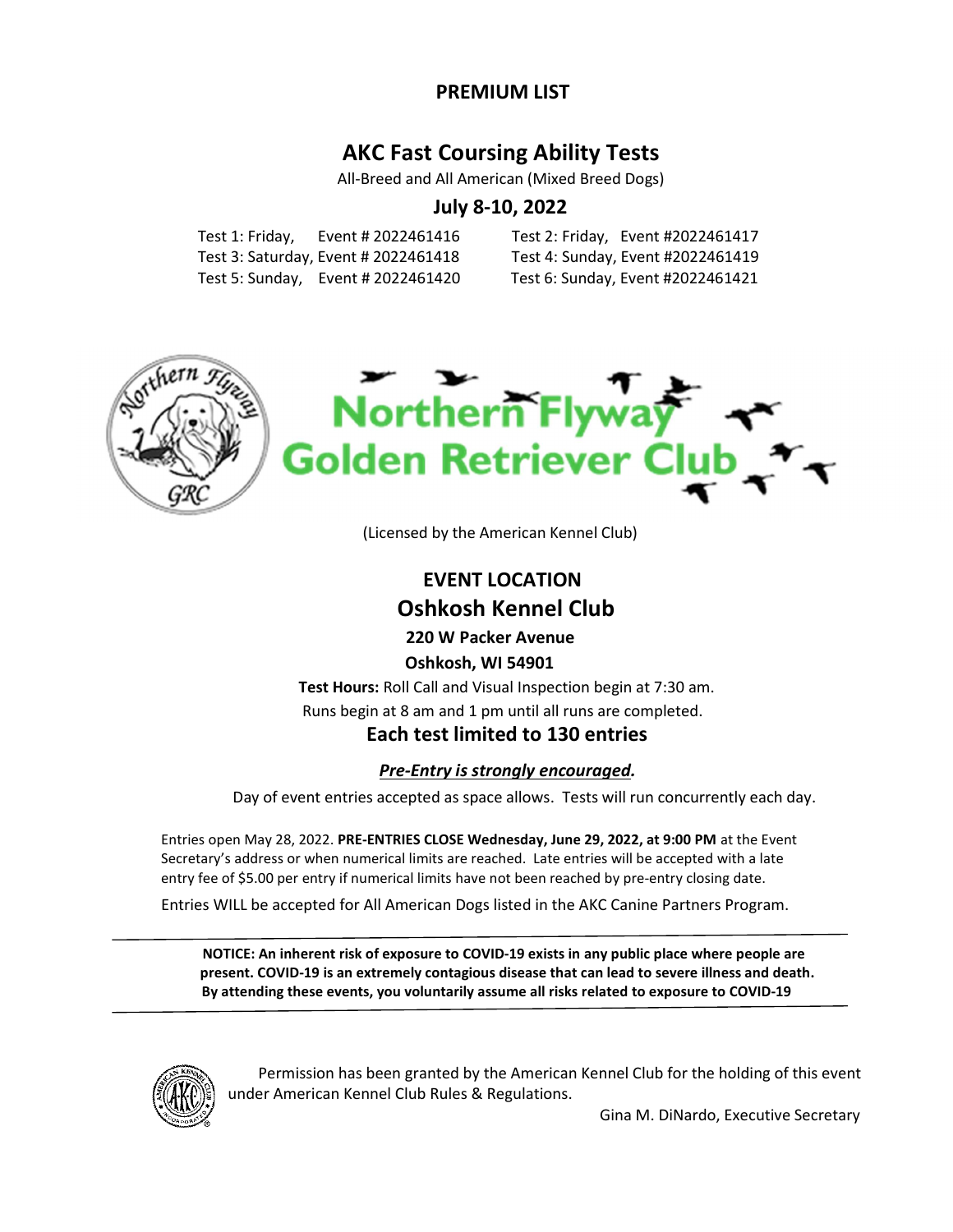### ENTRY FEES

Pre-Entry received by closing date (June 29, 2022) \$22 per dog per test Late entries & Day of Event (until limit is met) \$27 per dog per test

 Open to all dogs at least one year of age by the day of the test that are individually registered with the American Kennel Club, recorded in the FSS program, or dogs with PAL numbers or enrolled in the AKC Canine Partners program. A dog may enter only once per event. Each event has an individual event number.

MIXED BREED DOGS that have been listed with AKC Canine Partners may participate provided their listing number has been recorded on the entry form. Breed should be marked as "All American Dog".

NOT REGISTERED WITH AKC: You can register your dog through the AKC Canine Partners program the day of event. Breed will be marked as "All American Dog." Please contact the Event Secretary for more details. Qualified runs during the weekend will be counted toward your title.

PRE-ENTRIES CLOSE at the Event Secretary's address Wednesday, 9:00 pm on June 29, 2022, unless the numerical limit is reached prior to the date. After which time, entries will not be accepted, canceled, altered, or substituted. Phone and fax entries will NOT be accepted.

### MAKE ALL CHECKS/MONEY ORDERS PAYABLE TO: NFGRC

 Canadian exhibitors must make fees payable in U.S. funds. Exhibitors whose checks are returned for NSF will be assessed a \$20.00 service fee. Subsequent returned checks from the same exhibitor may result in their being put on a cash only basis. Entries will not be accepted if received without a signature or entry fees. An official American Kennel Club Entry Form must be used. Telephone entries cannot be accepted. No entry will be accepted which is made subject to conditions. Postdated and returned checks do not constitute a valid entry fee.

### MAIL FEES AND ENTRIES TO EVENT SECRETARY: Morgan Borer N3694 State Rd 73 Wautoma, WI 54982 (262)510-1861 WITallyHo@gmail.com

PLEASE NOTE: If entry is sent via next day air service (UPS), Airborne Express, Federal Express, Express Mail, etc., please indicate that no signature is necessary upon arrival or entry may not be accepted.

 EMAILED ENTRIES: Copies of signed entries may also be emailed to the event secretary. An online payment option will be made available to complete your entry. A convenience fee of \$1 per run will be assessed to entries submitting online payment. Payment must be received before the closing date.

 ENTRY FEES SHALL NOT BE REFUNDED if a dog is absent, disqualified, excused by veterinarian or judge, or barred from competition by action of the Event Committee. If, because of riots, civil disturbance, or other acts beyond the control of the test-giving Club, it is impossible to open or complete the Test, no refund of entry fees will be made.

 REFUNDS WILL BE MADE if, in the opinion of the Inspection Committee, for any entry found to be lame, unfit to compete, a female in season or for any other reason found to be barred from competition according to regulations governing this event. Refunds for bitches in season will be refunded less \$3.50 per run if requests are submitted to the Field Secretary at least 30 minutes prior to the start of judging for the day.

 RUN ORDER: Upon receipt of signed entries and entry fees, a confirmation will be emailed to exhibitors. Run order will be assigned before the event, the trial secretary will send a run order out to all exhibitors via the email to which entry confirmation has been sent.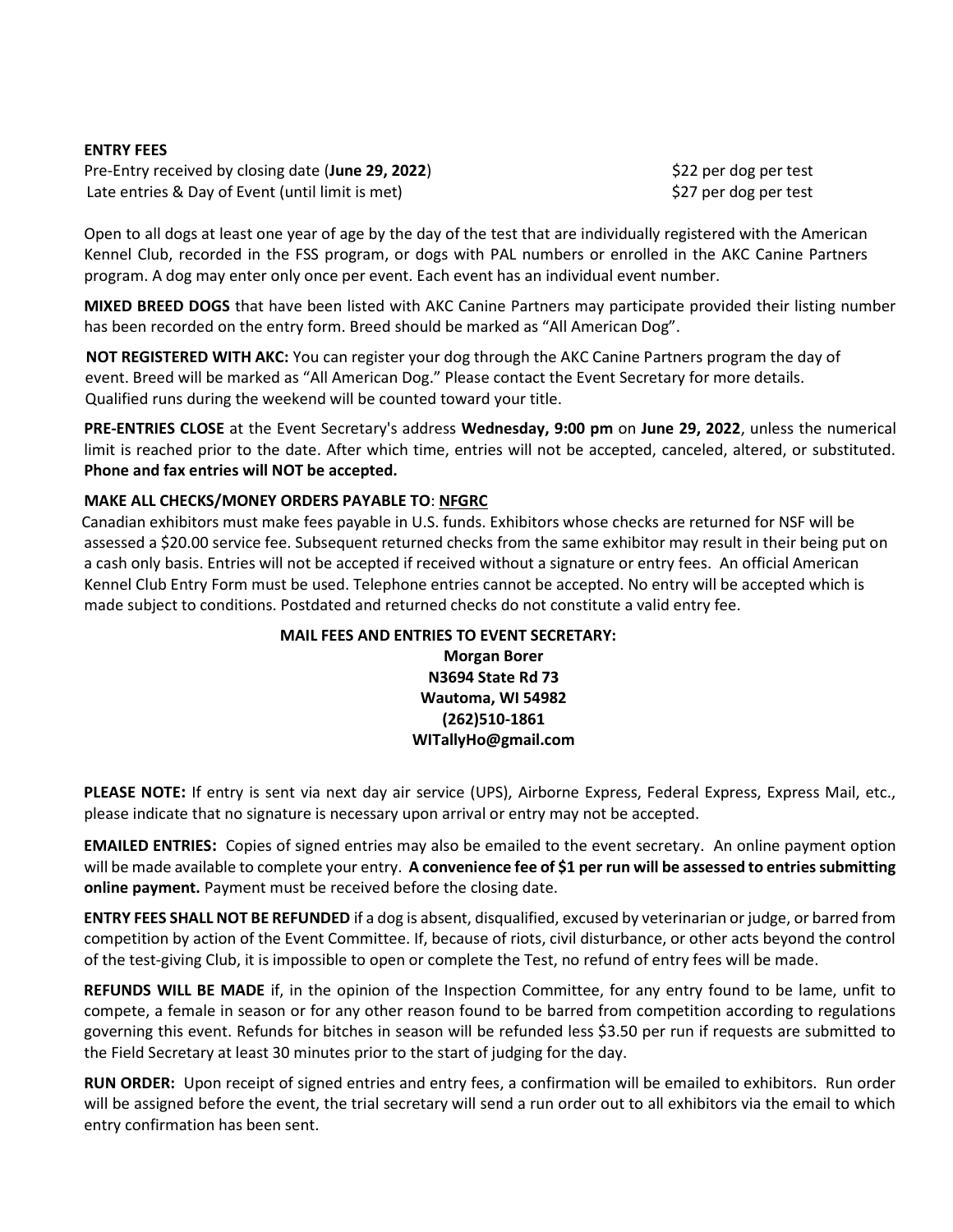#### RIBBON PRIZES

A Light Blue Ribbon will be awarded to each dog receiving a qualifying score. Special larger ribbons/rosettes will be awarded for dogs completing advanced titles. Please advise the Event Secretary if you expect to earn a title above FCAT so that an award is ready if you are successful.

## 21" BCAT Rosette - 27" DCAT Rosette - 40" FCAT Rosette

## Directions to Show Site

From North: Take I-41 South to Oshkosh. Take exit 124 onto WI-76 towards Jackson St. Turn left onto WI-76 S/I-41 ALT. In 3.3 miles, turn left onto Packer Avenue. In 0.1 miles Oshkosh Kennel Club will be on the left. From South: Take Exit 119 for WI-21 E towards Oshkosh Avenue. Keep right at the fork, follow signs for WI-21 E/Oshkosh Ave. Merge onto WI-21 E/Omro Rd. At the roundabout, continue straight onto State Highway 21. In 1.1 miles, continue straight onto Congress Avenue. In 0.1 miles, turn left onto Elmwood Avenue. In 0.3 miles turn right onto W Murdock Avenue. In 0.5 miles at the roundabout, take the third exit onto I-41 ALT/Jackson Street. In 0.7 miles turn right onto Packer Avenue. In 0.1 miles Oshkosh Kennel Club will be on the left.

## Accommodations That Will Accept Dogs

Hotel policies may have changed toward dogs, so please verify current policies.

La Quinta Inn 1886 Rath Lane, Oshkosh, WI 54904 (920)233-4190

Holiday Inn 2251 Westowne Avenue, Oshkosh, WI 54904 (920)303-1300

Cobblestone Suites 3105 S Washburn Street, Oshkosh, WI 54904 (920)303-1133 \*Up to 40 lbs

Super 8

1581 W South Park Avenue, Oshkosh, WI 54904 (920)426-2885 \*\$10 deposit per dog

## Please clean up after your dogs, so all dogs will be welcome in the future!

|                             | I CSL JUICUUIC |                         |                            |                      |  |  |  |  |
|-----------------------------|----------------|-------------------------|----------------------------|----------------------|--|--|--|--|
| Event                       | <b>Hours</b>   | <b>Entry Close</b>      | <b>Inspection</b>          | <b>Start of Runs</b> |  |  |  |  |
| <b>Friday FCAT Test 1</b>   | 8 am to finish | End of test or at limit | 7:30 am to end of test     | $8:00$ am            |  |  |  |  |
| <b>Friday FCAT Test 2</b>   | Concurrent     | End of test or at limit | Prior to run               | Concurrent           |  |  |  |  |
| <b>Saturday FCAT Test 3</b> | 8 am to finish | End of test or at limit | 7:30 am to end of test     | $8:00 \text{ am}$    |  |  |  |  |
| <b>Saturday FCAT Test 4</b> | Concurrent     | End of test or at limit | Prior to run               | Concurrent           |  |  |  |  |
| <b>Sunday FCAT Test 5</b>   | 8 am to finish | End of test or at limit | 7:30 am to end of test     | $8:00 \text{ am}$    |  |  |  |  |
| <b>Sunday FCAT Test 6</b>   | Concurrent     | End of test or at limit | Concurrent<br>Prior to run |                      |  |  |  |  |

### Test Schedule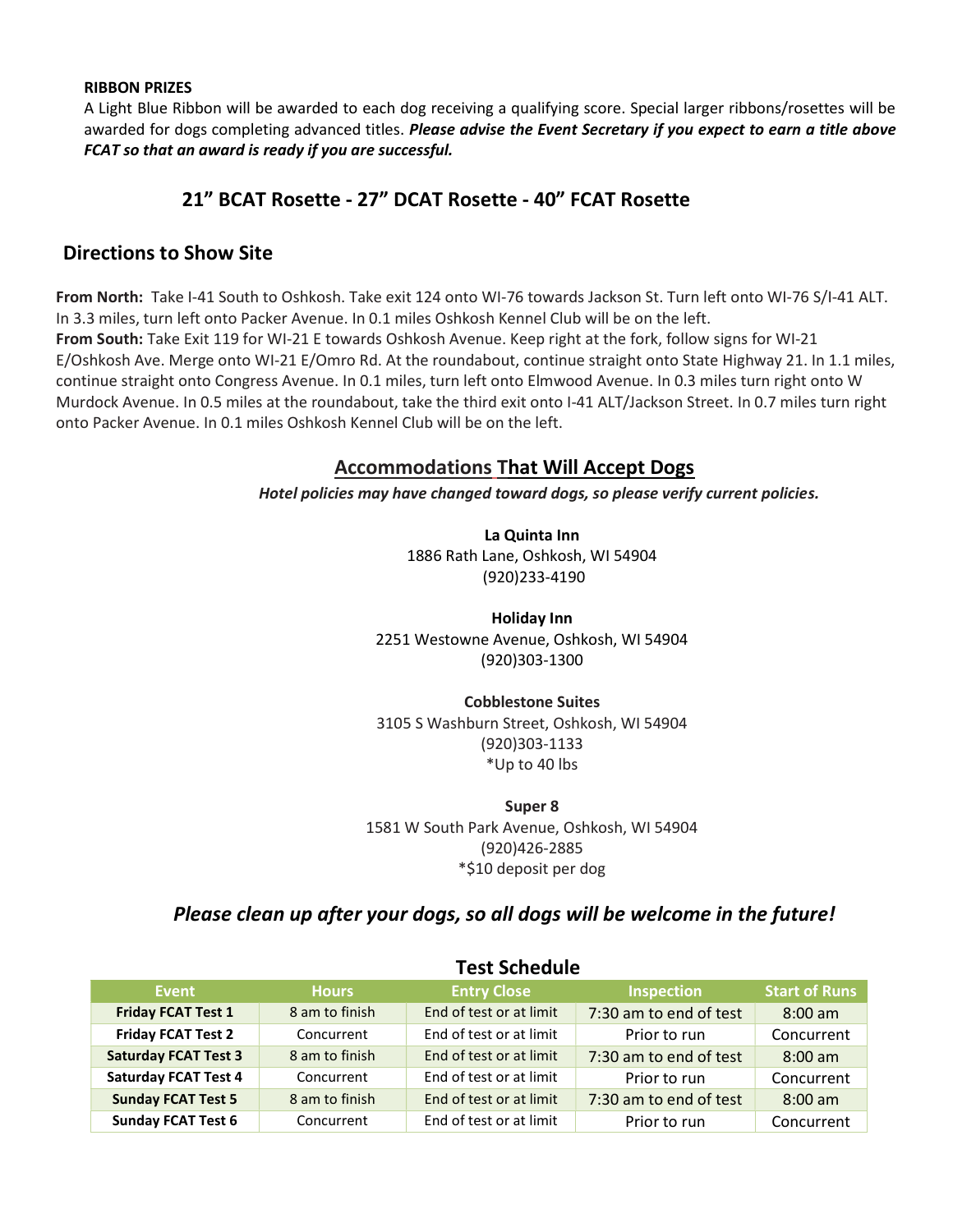- All handlers must have dogs inspected prior to running.
- Dogs are assigned a running order after entries are received. If you are late for your run time, you will be moved to the end of the run order.
- Note that upon receipt of signed entries and entry fees, a confirmation will be emailed to exhibitors with instructions on how to choose your time based on availability.
- Any dog that is not present by the time the test ends will be considered absent.

Note: The speed of the Top 20 fastest dogs of each breed will be posted on the American Kennel Club website (https://www.apps.akc.org/apps/fastcat\_ranking/). Please check the AKC website to see how your dog compares with other dogs in your breed. AKC Rules, Regulations, Policies and Guidelines are available on the American Kennel Club Web site, www.akc.org

| 2022 Officers         | <b>Northern Flyway Golden Retriever Club</b>                       |  |  |  |
|-----------------------|--------------------------------------------------------------------|--|--|--|
| <b>President</b>      | Suze Walker                                                        |  |  |  |
| <b>Vice-President</b> | Sue Fecht                                                          |  |  |  |
| <b>Secretary</b>      | Deb Krebsbach                                                      |  |  |  |
| <b>Treasurer</b>      | Ellen Hardin                                                       |  |  |  |
| <b>Board Members</b>  | Dana Bourassa, Sionag Black, Maureen Shaughnessy DVM, Tom Schultz, |  |  |  |
|                       | Cathi Kanouse, Deb Seline, Leslie Tenor,                           |  |  |  |
|                       | Karen Smith, Diane Henning, Judy Rathbun                           |  |  |  |

| <b>Event Tests 1-6</b>      |                                                                                                                                                                                              |  |  |  |  |
|-----------------------------|----------------------------------------------------------------------------------------------------------------------------------------------------------------------------------------------|--|--|--|--|
| <b>Event Chairperson</b>    | Peter Pischke<br>1287 Valley Road<br>Oshkosh, WI 54904<br>ppischke@msn.com<br>(920)479-8592                                                                                                  |  |  |  |  |
| <b>Event Secretary</b>      | Morgan Dart Borer<br>N3694 State Rd 73<br>Wautoma, WI 54982<br>(262)510-1861<br>WITallyHo@gmail.com                                                                                          |  |  |  |  |
| <b>Event Committee</b>      | Peter Pischke, Cindy Pischske, Dana Bourassa, Sionag Black,<br>Maureen Shaughnessy DVM, Tom Schultz, Cathi Kanouse,<br>Deb Seline, Leslie Tenor, Karen Smith,<br>Diane Henning, Judy Rathbun |  |  |  |  |
| <b>Lure Operator</b>        | Don Adams                                                                                                                                                                                    |  |  |  |  |
| Photographer                | <b>Wonderfur Photography</b><br>www.wonderfurphotography.com                                                                                                                                 |  |  |  |  |
| <b>Veterinarian on Call</b> | <b>BluePearl Pet Hospital</b><br>4706 New Horizons Blvd<br>Appleton, WI<br>(920)993-9193                                                                                                     |  |  |  |  |

Directions to Veterinarian: Directions to Emergency Vet: Turn left out of the venue onto W Packer Ave. Turn right onto WI-76 N/I-41 ALT/Jackson St. In 3.2 miles turn right onto the I-41 N ramp to Green Bay. In 11.4 miles take exit 136 fir Prospect Avenue towards State Rte BB. Turn left onto County Road BB W/W Prospect Ave. In 0.7 miles turn right onto Casaloma Drive. In 0.2 miles turn left onto New Horizons Blvd. In 150 feet BluePearl Pet Hospital will be on the right.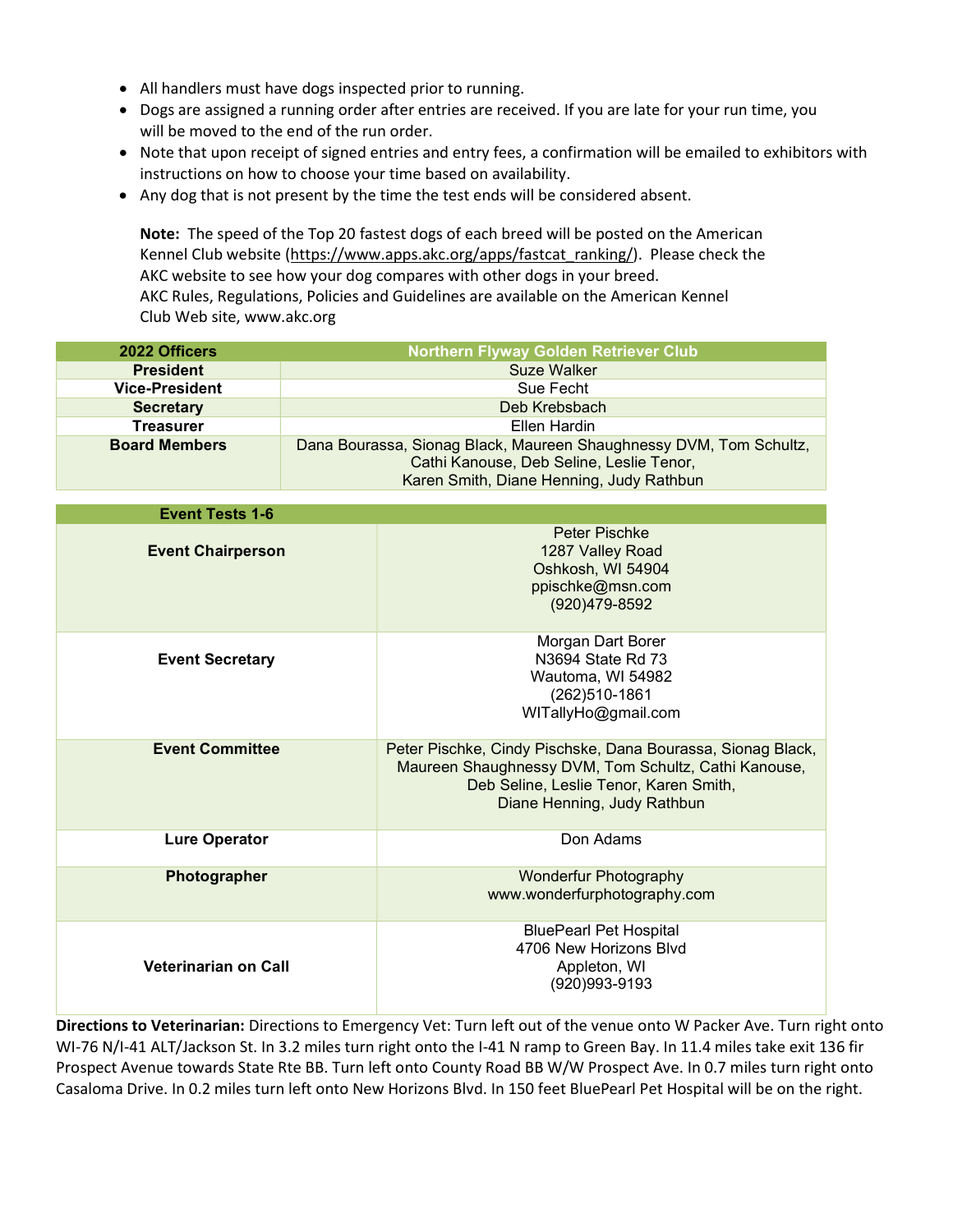## Northern Flyway Golden Retriever Club Rules

Leashes: Retractable leads are not permitted on the test site. Exercise your dog(s) only in posted areas and clean up after them. Exhibitors must always exercise control over their children while on the event grounds. No private gasoline or diesel generators are permitted inside of any building or within 100 feet of any tent or the test run.

Assumption of Risk: By entering this event, exhibitors certify that they have read and understand and agree to the Agreement that is a part of the entry form. The Club assumes no responsibility for any loss, damage or injury sustained by exhibitors. Neither the Event Committee nor the Club will be responsible for the loss or damage to any dog on the ground, whether, as a result of an accident, or any other cause. It is clearly understood that every dog entered in the event is in the care, custody and control or its owner or handler during the entire time the dog is on the premises. exhibitors, owners, and agents assume all responsibility for dogs and equipment on the site. (See Agreement on entry form.)

Errors on Entries: Owners are responsible for the accuracy of the information required on the entry forms.

Changes, additions, or corrections to an entry, entry substitutions, or cancellations by the owner must be received in writing (email accepted) by the Event Secretary prior to the closing date of the test. Other means of notification will not be accepted.

Conduct: It is expressly understood that all owners/agents/handlers are solely responsible for the behavior of their dogs and/or children. Any person(s) whose dog and/or children create unnecessary disturbance or repeatedly engage in unsafe or disruptive behavior may, at the discretion of the Event Committee, be asked to leave the test site. In such case no refund of any fees/monies paid will be made. All Owners/agents/exhibitors and other persons attending these events hereby waive any claim against the Club or its agents, or any losses, damages, or injuries affecting self, dog, children, or personal property.

Leashes/Crates: All dogs must be held on a leash or confined to a crate except when competing. Dogs must be on a leash when being exercised. Crating must be put of vehicles, please be prepared for the weather. Dogs must be removed from the test grounds immediately following the end of the Test. Please be respectful.

Dogs in Vehicles: The Club reserve the right to remove any dog that appears, in the opinion of any member of the Event Committees, to be in distress in a parked vehicle or in a crate.

Cleanup: Please keep the grounds clean by picking up after yourself and your dog. Dispose of "poop" bags in the provided trash containers. Please keep your crating area, the test site, grounds, and event grounds clean so we may continue to be welcomed at these facilities.

Warm-ups and training should be conducted in a sportsman-like manner to your dog, other dogs, and competitors.

Inspections: Please line up by the cones. Move up accordingly. Female dogs: Handler will pull either a Napkin/Kleenex from dispenser provided, swipe dog in front of inspector and show results to the inspector. Handler should throw tissue away in the garbage can provided. Gait will then be checked by inspector for all dogs.

Vaccinations: Exhibitors should follow their veterinarians' recommendation to assure their dogs are free of internal and external parasites, communicable diseases, and have appropriate vaccinations.

Walking the course: Walking the course ahead of a competition run will be permitted only at the discretion of the Huntmaster. The decision will be based upon the number of dogs entered into the test and availability in the run order.

COVID PROCEDURES: Suggested Best Practices for Fast CAT, as recommended by the AKC, will be followed. The Event Committee reserves the right to make changes to Covid procedures up until the day of the trials. Any changes to these practices will be communicated with the run order.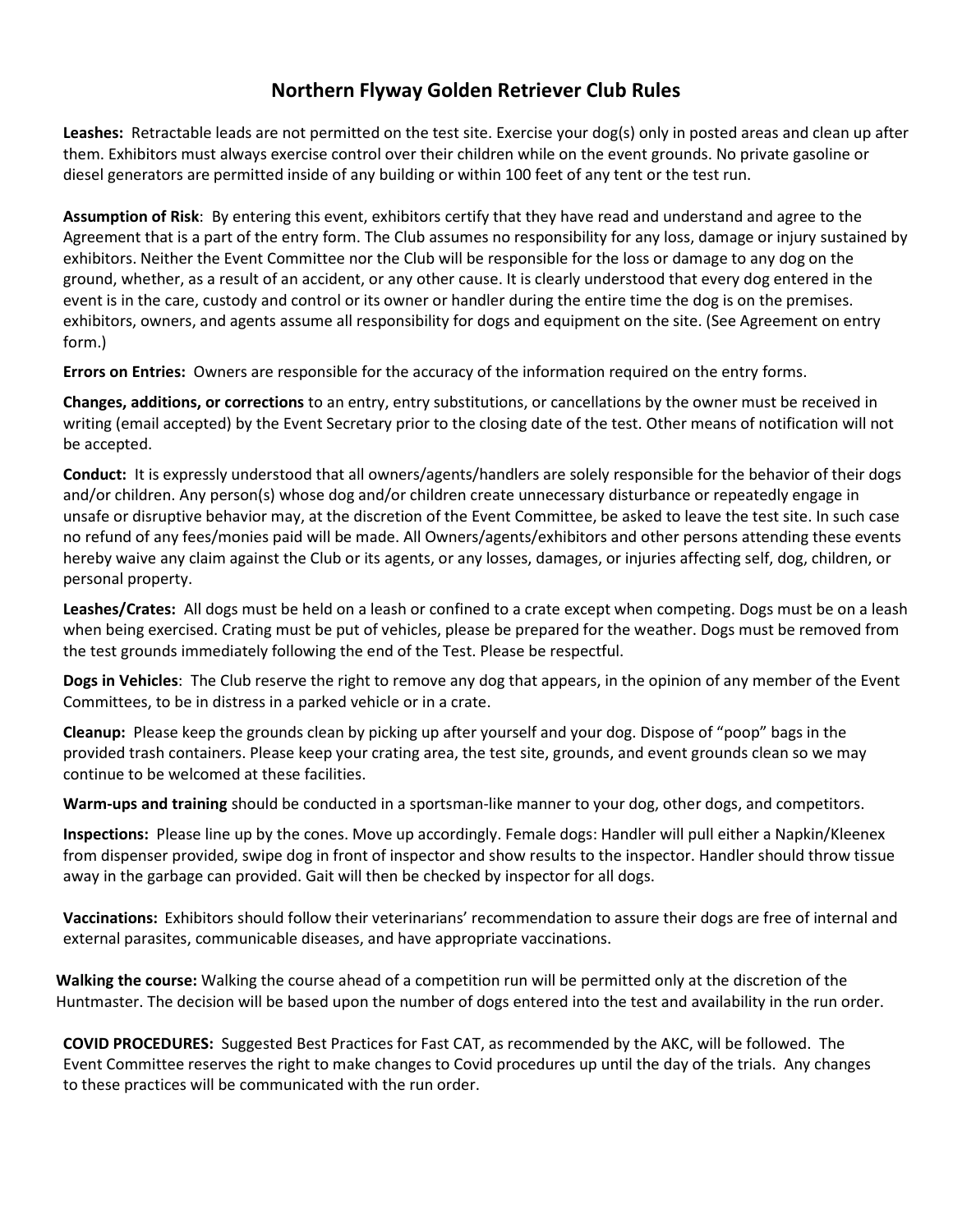### Basic Information About AKC Fast Cat

1) Fast CAT Test is a timed straight 100-yard dash for dogs. It is meant to be a fun and healthy activity of interest to any dog owner. 2) Dogs run singularly.

#### How are Fast CAT Points and Titles Awarded?

1) The dog's time to complete the 100-yard dash is converted into miles per hour (MPH).

2) A handicap system is applied to a dog's MPH to determine the number of points earned. The handicap system is based on the height of the dog at its withers.

- a) 18 inches or greater = handicap of 1.0
- b) 12 inches to less than 18 inches = handicap of 1.5
- c) Below 12 inches = handicap of 2.0

3) Points = MPH multiplied by the dog's handicap

4) Fast CAT titles are suffix titles earned at designated milestones.

BCAT = 150 points DCAT = 500 points FCAT = 1,000 points

FCAT2 = 1,500 points FCAT# = every additional 500 points

5) The top 20 fastest dogs by breed are published on the AKC website. (https://www.apps.akc.org/apps/fastcat\_ranking/)

#### Course and Equipment

1) Safety: Safety is of utmost importance. It is the responsibility of the event committee to ensure the safety of the course, equipment and conduct of those involved with the event. It is recommended that the event committee run a test dog prior to the start of the event to ensure that the equipment functions properly and all personnel understand their jobs.

2) The Finish: The Clubs must provide enough room for a safe run-out area and will attempt to use a minimum of 30 yards. It is recommended an owner or someone familiar with the dog be at the finish to catch the dog once the course is completed. The Clubs will attempt to provide assistance at the end of the course to collect the dogs if the owner requests it.

3) Timing Devices: The Clubs will use electronic timers. The time to complete the 100-yard dash is recorded to the nearest 1/100th of a second. The time starts when any part of the dog breaks the electronic beam at the start line. The time stops when any part of the dog crosses the finish line. Stop watches will be used as a backup if the electronic timers don't function.

4) Lure Equipment: The Club uses a drag line system.

5) Lure: A white plastic bag or a squawker may be used for the lure.

6) The Huntmaster has control of the course. The Huntmaster is in charge of all dogs and handlers on the field, shall ensure handlers understand safe release and retrieval procedures, shall ensure the lure is properly positioned, shall ensure the lure operator, timers and starting line signal person are ready, shall signal the lure operator to start the lure and shall give the verbal signal "tallyho" to release the dog.

#### General

1. All entries must be one year of age or older on the day of the test or trial.

2. Dogs not present by the end of the test will be scratched.

3. Each entry will be examined at inspection. Inspection shall take place prior to any form of wrapping being applied to the dog. In the opinion of the inspection committee, any entry found to be lame, unfit to compete or a female in season shall not be allowed to enter and entry fees shall be refunded.

4. Dogs will be inspected before each Event.

5. Run order will be based on order set by the field committee. We will separate the running of multiple dogs handled by a single handler. If a dog is late for their run time they will run at the end of the running order.

6. Dogs may wear any collar except a choker collar, a collar with prongs or an electronic training collar. The collar should be snug to minimize the chances of getting hung up on something during the run. Owners should be aware that there is a chance that tags hanging from the collar could become entangled on something during the run. Owners may use clips or rubber bands to hold the dog's hair. The owner assumes responsibility for the safety of the dog with regard to the dog's collar and paraphernalia on the dog. 7 Drag line system will be used. Lure is a white plastic bag or a squawker.

8. The field committee reserves the right to bar known aggressive dogs from the event site.

9. There will be a \$5 fine assessed for any loose dog not taking part in the course in progress, or for anybody caught not picking up after their dog or leaving garbage on the field.

10. No one will be allowed on the field without the express permission of the Event Chairperson, except the appointed field committee.

11. Anybody exhibiting unsportsmanlike behavior will be excused from the field and may be subject to further disciplinary action.

12. Control of dogs will be strictly enforced. Dogs must remain on leash at all times, except when running.

13. Clean up and carry out all trash. Please pick up after your dog and put in receptacles provided at site.